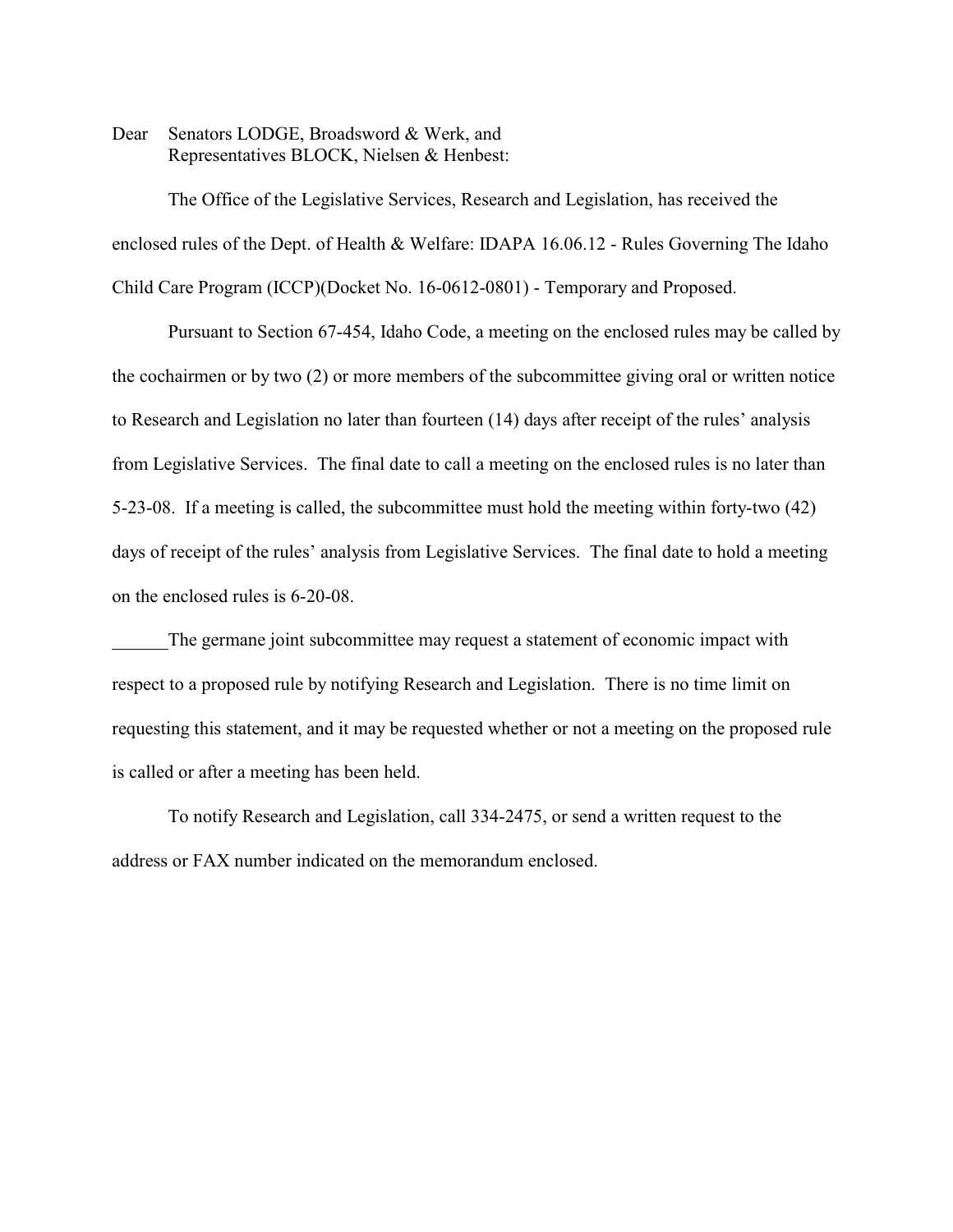## **MEMORANDUM**

| TO:             | Rules Review Subcommittee of the Senate Health & Welfare Committee and the<br>House Health & Welfare Committee                       |
|-----------------|--------------------------------------------------------------------------------------------------------------------------------------|
| <b>FROM:</b>    | Research & Legislation Staff - Paige Alan Parker                                                                                     |
| <b>DATE:</b>    | May 6, 2008                                                                                                                          |
| <b>SUBJECT:</b> | Department of Health and Welfare - IDAPA 16.06.12 - Rules Governing The<br>$T11$ $C1'11C$ n $(TCCD)/D$ $T1'1T$ $TC0'1T0'001$ $T$ $T$ |

Idaho Child Care Program (ICCP)(Docket No. 16-0612-0801) - Temporary and Proposed By this temporary and proposed rule docket (Docket No. 16-0612-0801) (hereinafter,

"temporary and proposed rule"), the Department of Health and Welfare seeks to amend IDAPA chapter 16.06.12, dealing with Rules Governing the Idaho Child Care Program (ICCP). According to the Department, the proposed rule is authorized pursuant to section 56-202, Idaho Code. Section 56-202(b), Idaho Code, provides the Department with broad rulemaking authority to carry out Idaho's public assistance law.

The Governor's justification for the temporary rule is to confer a benefit and to simplify the processes for determining eligibility for assistance benefits. The temporary rule went into effect on May 1, 2008.

The purpose of the proposed rule, according to the Department, is to align the methodology used to calculate income for self-employed individuals applying for ICCP assistance with those used in other Department rules, thus simplifying the process of determining income for self-employed individuals who apply for assistance and reducing the opportunity for errors. The Department notes that it will no longer differentiate between farming and nonfarming self-employment income when determining self-employment income for benefit assistance.

According to the Department, no fee or charge is imposed by the proposed rule or there will be no fiscal impact to the General Fund. The Department states that negotiated rulemaking was not conducted because this rule change confers a benefit to an individual applying for program assistance. The Department states that public hearings will be scheduled if requested in writing by 25 persons, a political subdivision or an agency not later than June 18, 2008. All written comments must be delivered to the Department on or before June 25, 2008.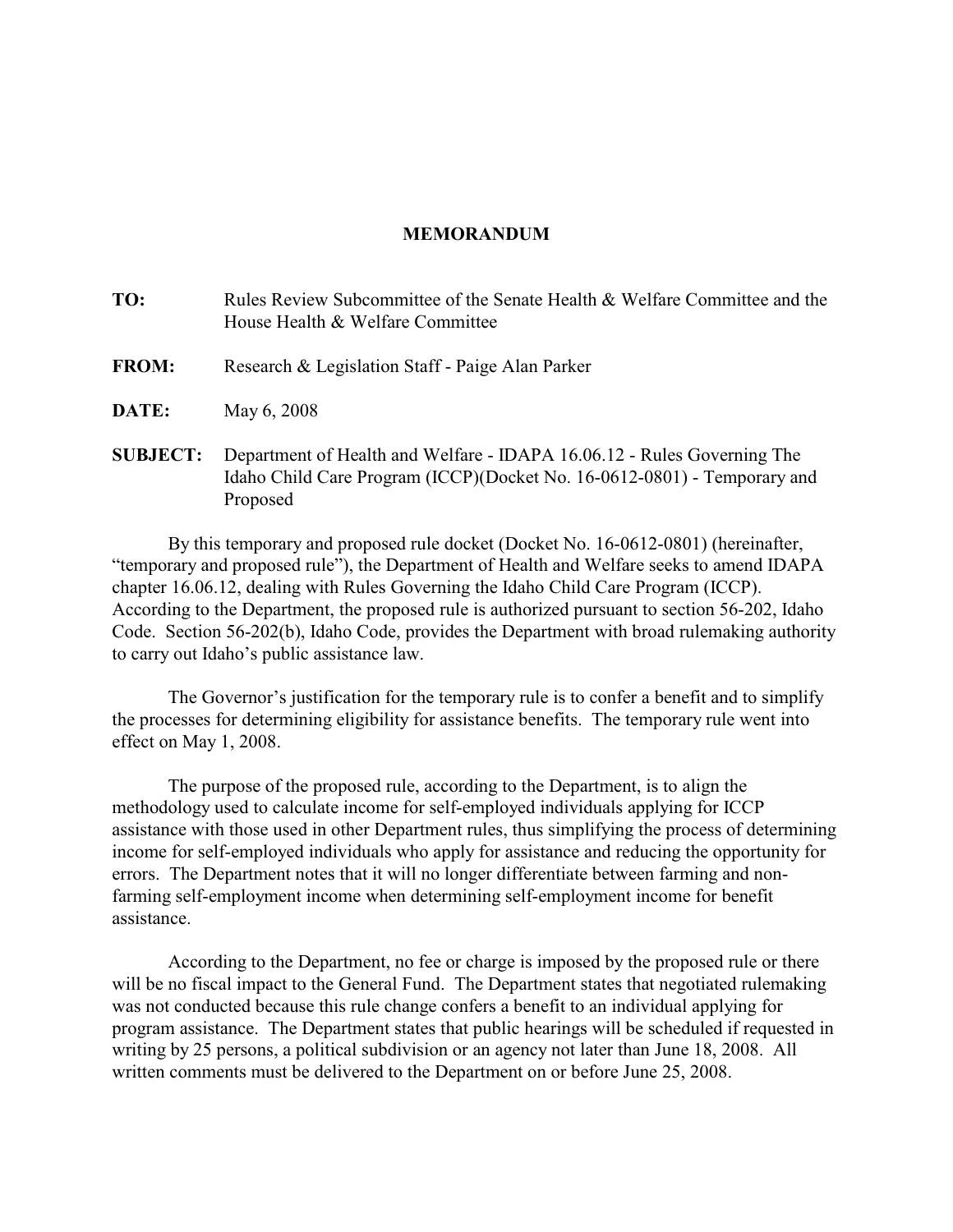#### **ANALYSIS**

The major change to section 200 under the temporary and proposed rule is the addition of self-employment as a qualifying activity for child care benefits. Self-employment is defined as being currently self-employed in a business that is a sole proprietorship. A sole proprietorship is defined as a business owned by one person. Under that definition, a corporation or limited liability could be such a business. For the first six months of assistance benefits, the actual activity hours are to be used to determine benefit assistance. Thereafter, the activity hours can be limited. The activity hours is determined dividing the gross monthly self-employment income by the current federal minimum hourly wage. The lesser of calculated activity hours or actual activity hours is used to determine the benefit.

Section 301 of the temporary and proposed rule, dealing with countable income, deletes the substitution of the current federal minimum wage times the number of activity hours being claimed when there is no countable income for three months.

The temporary and proposed rule rewrites section 303, which previously addressed the computation of non-farming self-employment income, and which now addresses the averaging of self-employment income. Under the rewritten section, the Department averages self-employment income which is considered annual support by the household even if the income is received for less than twelve months and if income from other sources is received. For seasonably selfemployment income, the Department averages the income for only the part of the year the income is intended to cover.

Old section 303 is revised and designated as section 304, and old section 304 has been deleted. The result is to eliminate the distinction between computing farming and non-farming self-employment income. Self-employment income is computed by adding projected monthly income to capital gains and subtracting a deduction for expenses. Gone from the temporary and proposed rule are instructions on how to determine monthly earnings when tax returns are or are not available. A standard self-employment deduction of fifty percent of gross monthly selfemployment income is used unless the applicant claims and proves that the actual allowable expenses exceed that standard deduction. Not allowed as expenses are: net losses from previous tax years; federal, state and local income taxes; money set aside for retirement; work-related personal expenses such as transportation to and from work; and depreciation.

# **SUMMARY**

The Department's proposed rule changes appear to be authorized under section 56- 202(b), Idaho Code.

cc: Department of Health and Welfare Sherri Kovach & Genie Sue Weppner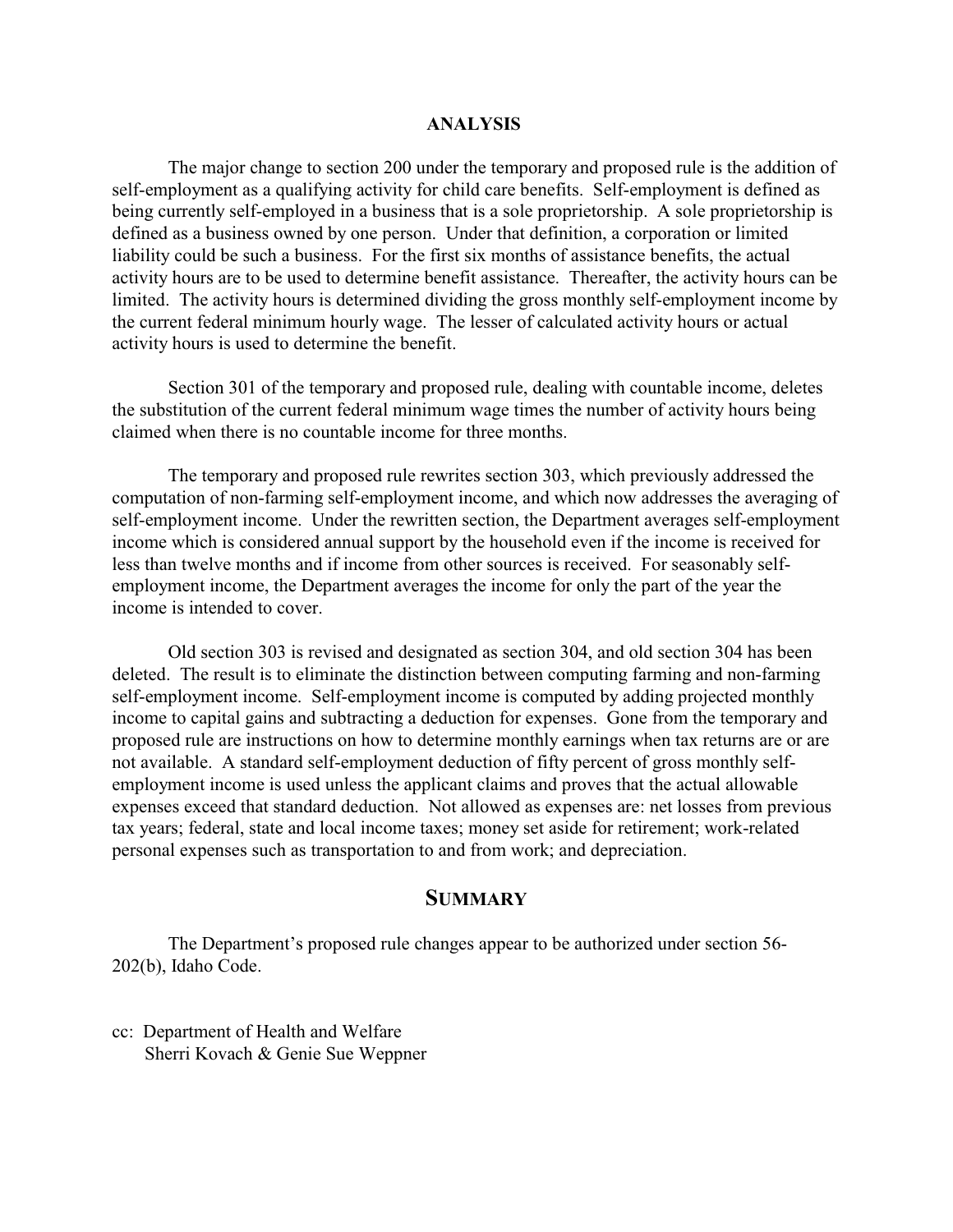# **IDAPA 16 - DEPARTMENT OF HEALTH AND WELFARE**

## **16.06.12 - RULES GOVERNING THE IDAHO CHILD CARE PROGRAM (ICCP)**

## **DOCKET NO. 16-0612-0801**

## **NOTICE OF RULEMAKING - TEMPORARY AND PROPOSED RULE**

**EFFECTIVE DATE:** The effective date of the temporary rule is May 1, 2008*.*

**AUTHORITY:** In compliance with Sections 67-5221(1) and 67-5226, Idaho Code, notice is hereby given that this agency has adopted a temporary rule, and proposed rulemaking procedures have been initiated. The action is authorized pursuant to Sections 56-202, Idaho Code.

**PUBLIC HEARING SCHEDULE:** Public hearing(s) concerning this rulemaking will be scheduled if requested in writing by twenty-five (25) persons, a political subdivision, or an agency, not later than June 18, 2008.

The hearing site(s) will be accessible to persons with disabilities. Requests for accommodation must be made not later than five (5) days prior to the hearing, to the agency address below.

**DESCRIPTIVE SUMMARY:** The following is the required finding and concise statement of its supporting reasons for adopting a temporary rule and a nontechnical explanation of the substance and purpose of the proposed rulemaking:

The Department is aligning the methodologies used to calculate income for self-employed individuals who apply for the Idaho Child Care Program (ICCP) with those used in other Department rules. By using the same methodologies the Department will: (1) simplify the process for determining income for self-employed individuals who are applying for assistance in one or more programs, and, (2) reduce the opportunity for errors that may occur when different methods are used to determine eligibility for these programs.

The qualifying activities for benefit assistance are being amended to define self-employment along with the limit of activity hours in certain situations as determined using self-employment income. Countable income is being amended to include self-employment. The methodology of how self-employment income is determined is being updated to meet current practice. The ICCP rules will no longer differentiate between farming and non-farming selfemployment income when determining self-employment income for benefit assistance.

**TEMPORARY RULE JUSTIFICATION:** Pursuant to Section(s) 67-5226(1)(c), Idaho Code, the Governor has found that temporary adoption of the rule is appropriate for the following reasons:

These rules confer a benefit and will simplify the processes for determining eligibility for assistance benefits.

**FEE SUMMARY:** Pursuant to Section 67-5226(2), the Governor has found that the fee or charge being imposed or increased is justified and necessary to avoid immediate danger and the fee is described herein: N/A

**FISCAL IMPACT:** The following is a specific description, if applicable, of any fiscal impact on the state general fund greater than ten thousand dollars (\$10,000) during the fiscal year.

This rulemaking has no anticipated fiscal impact to the state general fund.

**NEGOTIATED RULEMAKING:** Pursuant to IDAPA 04.11.01.811, negotiated rulemaking was not conducted because this rule change confers a benefit to an individual applying for program assistance.

**ASSISTANCE ON TECHNICAL QUESTIONS, SUBMISSION OF WRITTEN COMMENTS:** For assistance on technical questions concerning the temporary and proposed rule, contact Genie Sue Weppner at (208) 334-5656.

Anyone may submit written comments regarding the proposed rulemaking. All written comments must be directed to the undersigned and must be delivered on or before June 25, 2008.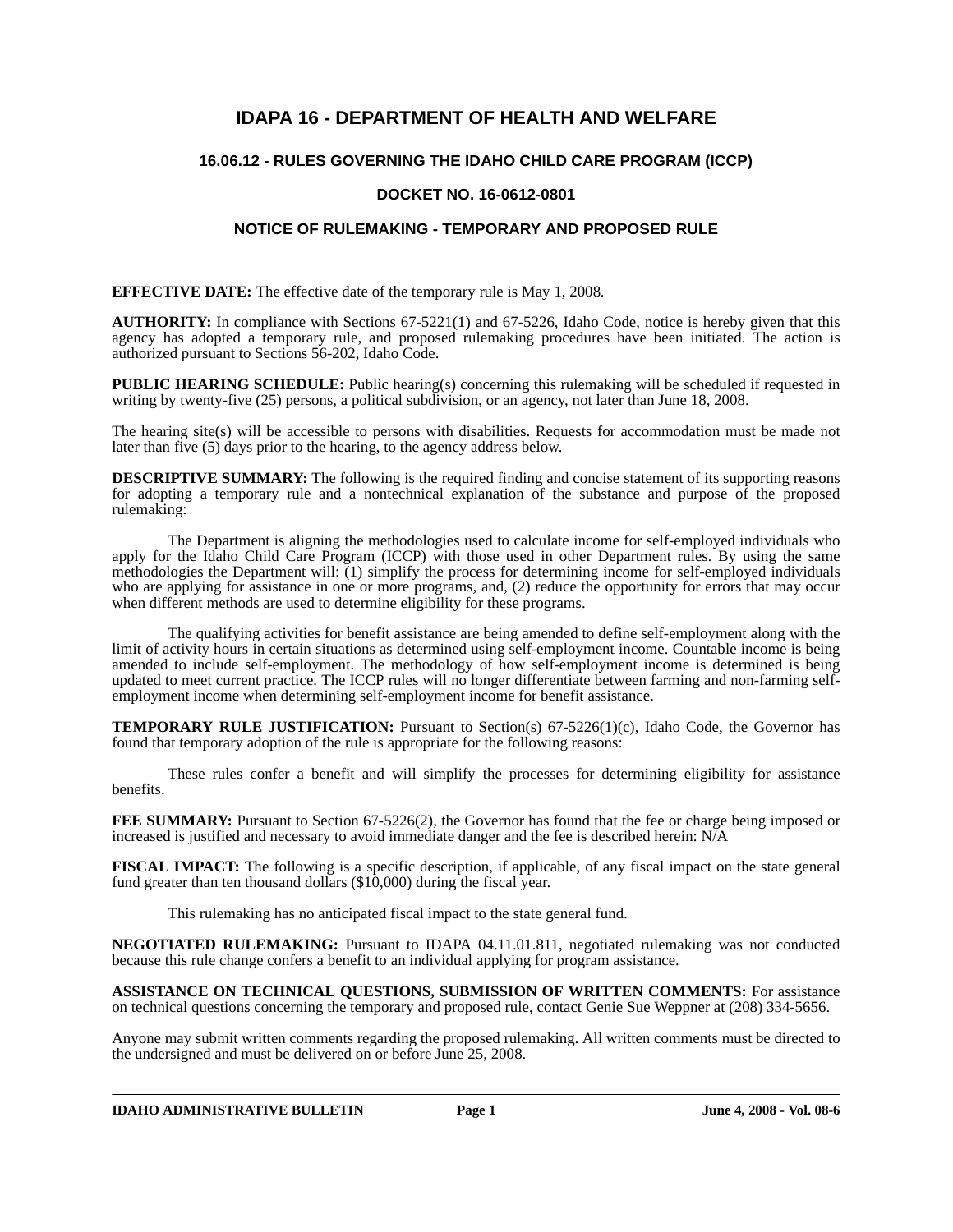#### *DEPARTMENT OF HEALTH AND WELFARE Docket No. 16-0612-0801 Rules Governing the Idaho Child Care Program (ICCP)*

DATED this \_\_\_\_\_\_\_\_ day of \_\_\_\_\_\_\_\_\_\_\_\_\_\_\_\_\_\_\_\_\_\_\_\_\_\_\_\_\_\_\_\_\_, 2008.

Sherri Kovach Program Supervisor DHW – Administrative Procedures Section 450 West State Street - 10th Floor P.O. Box 83720 Boise, Idaho 83720-0036 (208) 334-5564 phone; (208) 334-6558 fax kovachs@dhw.idaho.gov e-mail

## **THE FOLLOWING IS THE TEXT FOR DOCKET NO. 16-0612-0801**

#### **200. QUALIFYING ACTIVITIES FOR CHILD CARE BENEFITS.**

To be eligible for child care benefits, a family must need child care because they are engaged in one (1) of the *following* qualifying activities *that qualifies them for child care benefits:* listed in Subsections 200.01 through 200.05 of this rule. (4-2-08)(5-1-08)T  $\sqrt{(4-2-08)(5-1-08)}$ T

**01. Employment**. The parent is currently employed. (4-2-08)

**02. Self-Employment**. The parent is currently self-employed in a business that is a sole proprietorship. A sole proprietorship is a business owned by one (1) person. Restrictions apply for self-employment as follows:  $(5-1-08)T$ 

For the first six (6) months of assistance benefits, actual activity hours are used to determine benefit assistance for a parent that is self-employed. (5-1-08)T

**b.** After receiving six (6) months of benefit assistance, the number of self-employment activity hours that will be used to calculate benefits can be limited for a parent who is self-employed. To calculate the activity hours allowed for ICCP benefit assistance, the gross monthly self-employment income is divided by the current federal minimum hourly wage to determine the number of self-employment activity hours allowed. The lesser of the calculated activity hours or actual activity hours will be used to determine the benefit assistance. (5-1-08)T

**023. Training or Education**. The parent is attending an accredited education or training program. The generations apply to training or education activities: following restrictions apply to training or education activities:

**a.** On-line classes cannot be counted as a qualifying activity for child care.  $(4-2-08)$ 

**b.** Persons with baccalaureate degrees or who are attending post-baccalaureate classes do not qualify care benefits. (4-2-08) for child care benefits.

**c.** More than forty (40) months of post-secondary education has been used as a qualifying activity.

 $(4-2-08)$ 

**0***3***4. Preventive Services**. The parent is receiving preventive services as defined in Section 011 of these rules. The Department will verify the continued need for preventive services at least every three (3) months. (4-2-08)

**0***4***5. Personal Responsibility Contract (PRC)**. The parent is completing Personal Responsibility Contract (PRC) activities negotiated between the Department and the parent as described in IDAPA 16.03.08, "Rules Governing Temporary Assistance for Families (TAFI) in Idaho." (4-2-08) Governing Temporary Assistance for Families (TAFI) in Idaho."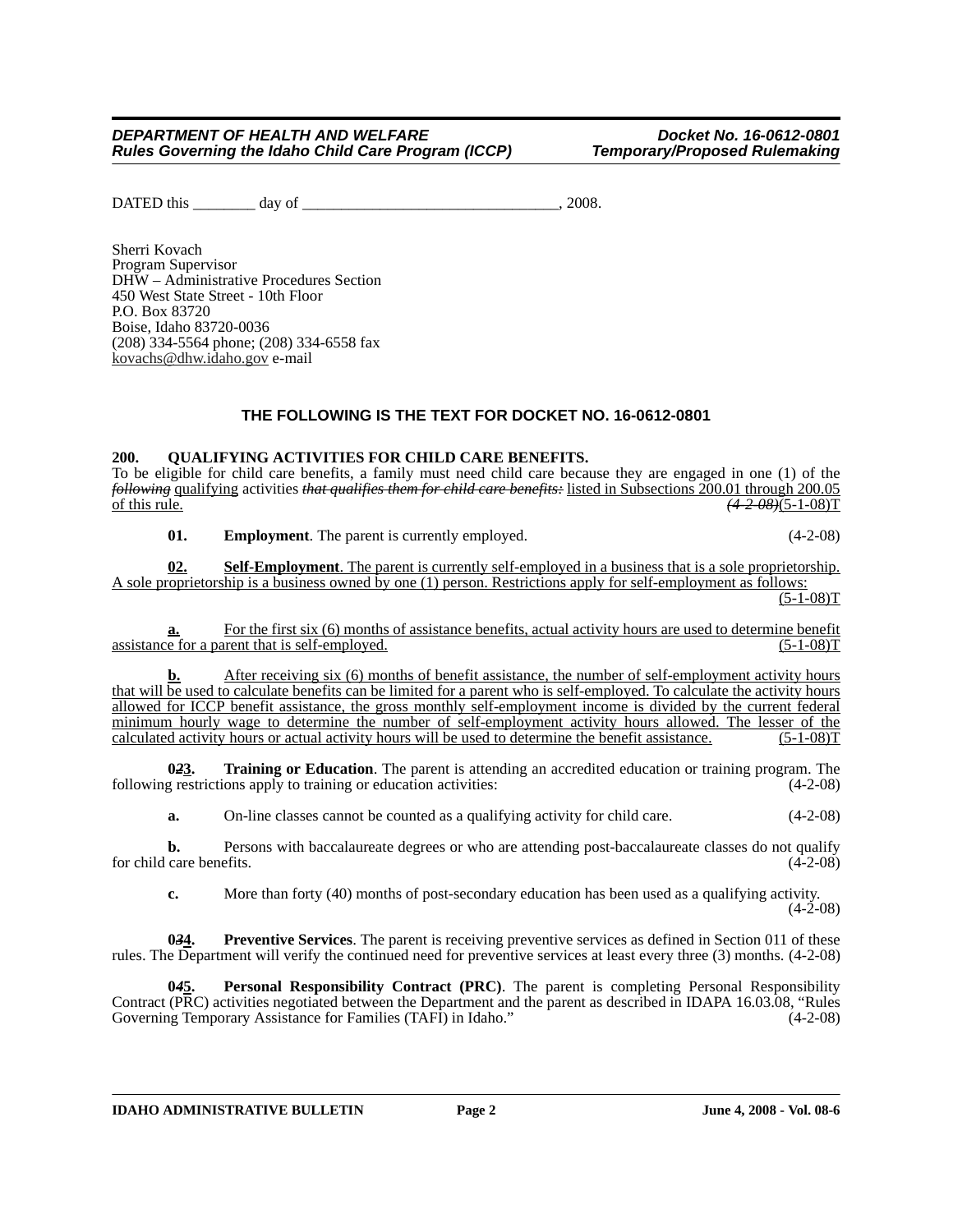## *(BREAK IN CONTINUITY OF SECTIONS)*

### **301. COUNTABLE INCOME.**

All gross earned and unearned income is counted in determining eligibility and the child care benefit amount, unless specifically excluded under Section 302 of these rules. *If a self-employed individual has no countable income for a period of three (3) months, the Department will count the current federal minimum wage times the number of activity hours being claimed to determine child care benefits.* 

### *(BREAK IN CONTINUITY OF SECTIONS)*

### **303. AVERAGING SELF-EMPLOYMENT INCOME.**

**01. Annual Self-Employment Income**. When self-employment income is considered annual support by the household, the Department averages the self-employment income over a twelve (12) month period, even if:

 $(5-1-08)T$ 

**a.** The income is received over a shorter period of time than twelve (12) months; and (5-1-08)T

**b.** The household receives income from other sources in addition to self-employment. (5-1-08)T

**02. Seasonal Self-Employment Income**. A seasonally self-employed individual receives income from self-employment during part of the year. When self-employment income is considered seasonal, the Department averages self-employment income for only the part of the year the income is intended to cover. (5-1-08)T

#### **30***3***4.** *COMPUTING NON-FARMING* **CALCULATION OF SELF-EMPLOYMENT INCOME.**

*Compute non-farming* The Department calculates self-employment income by adding *projected* monthly *earnings* income to *projected* capital gains and subtracting *the self-employment standard* a deduction <u>for expenses as</u> determined in Subsection 304.03 of this rule. (4-2-08) (4-2-08) (4-2-08) determined in Subsection 304.03 of this rule.

**01.** *Determine* **How Monthly** *Earnings* **Income is Determined**. If no income fluctuations are expected, the average monthly income amount is projected for the certification period. If past *earnings are* income does not reflect*ive of* expected future *earnings* income, *make* a proportionate adjustment is made to the expected monthly *earnings. Determine the monthly earnings by the using one (1) of the following:* income. *(4-2-08)*(5-1-08)T

*If tax returns are available, use the information on the return to determine an appropriate average monthly earnings amount. Do not assume that the tax return reflects a full twelve (12) months of self-employment.*

*(4-2-08)*

*b. If no tax return is available, the self-employment income is averaged over the period of time the enterprise has been in operation. (4-2-08)*

**02.** *Add Monthly* **Capital Gains Income**. Capital gains include profit from the sale or transfer of capital assets used in self-employment. The Department *C*calculates capital gains using the federal income tax method. *Determine i*If the household expects to receive any capital gains income from self-employment assets during the certification period*. Add*, this amount is added to the monthly *earnings* income as determined in Subsection 30*3*4.01 of *these* this rule*s* to determine the gross monthly income. *(4-2-08)*(5-1-08)T

**03.** *Subtract Non-Farming* **Self-Employment** *Standard* **Expense Deduction**. *Subtract fifty percent (50%) of the gross monthly income as a self-employment standard deduction. This is the projected non-farming selfemployment monthly income.* The Department uses the standard self-employment deduction in Subsection 304.03.a. of this rule, unless the applicant claims that his actual allowable expenses exceed the standard deduction and provides proof of the expenses described in Subsection 304.03.b. of this rule. (4-2-08)(5-1-08)T proof of the expenses described in Subsection 304.03.b. of this rule.